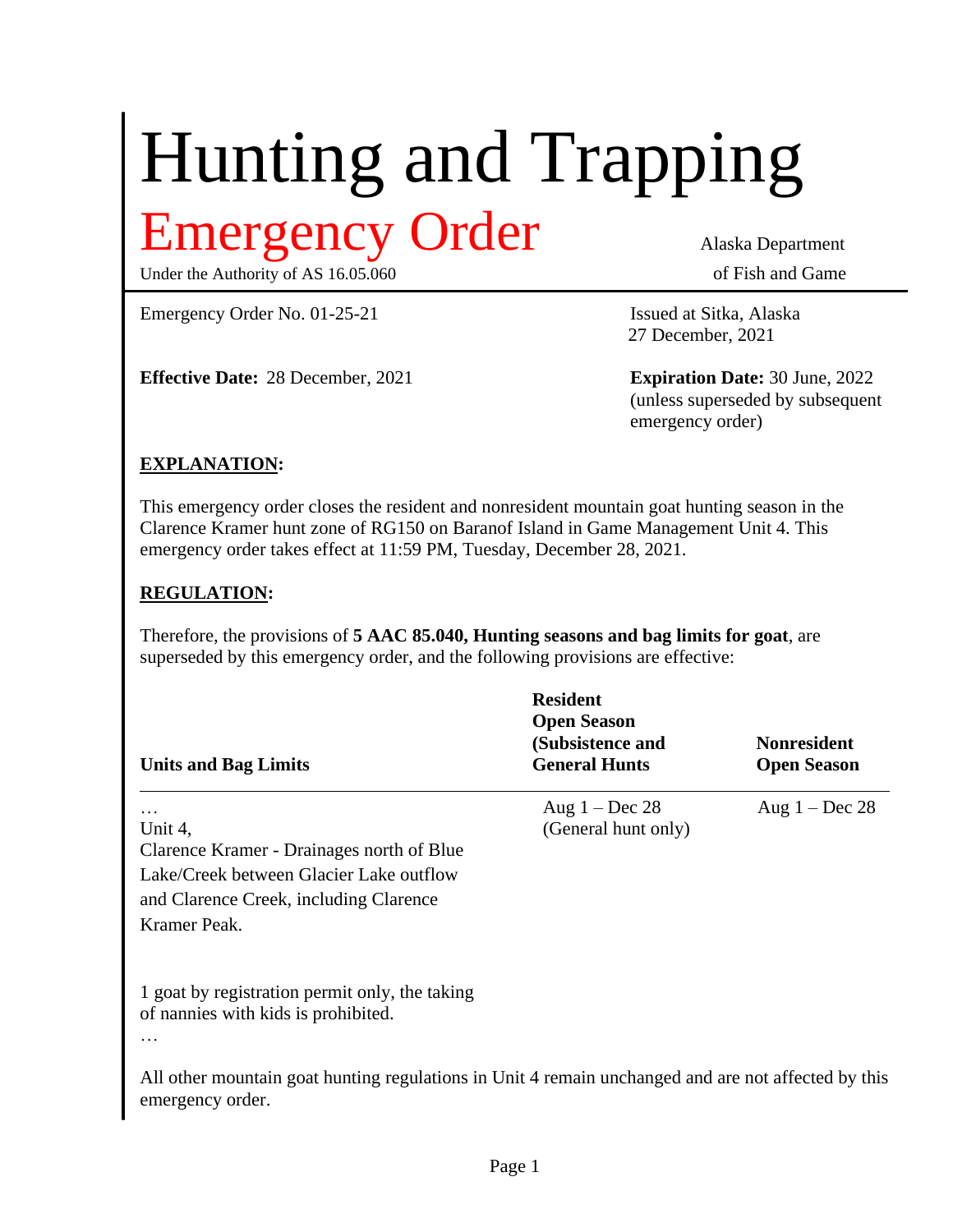Doug Vincent-Lang Commissioner

DocuSianed by: By delegation to:  $\bigcup_{\text{EOA39C497D044A1}}$ 

Stephen Bethune Sitka Area Wildlife Management Biologist

#### **JUSTIFICATION:**

Hunt managers set a harvest quota of 4 males or 1 female for the Clarence Kramer hunt zone of mountain goat hunt RG150 on Baranof Island. Quotas are based on the most recent aerial surveys. Baranof Island hunt zones were developed in 2017. To date, three male and two female goats have been harvested in the Clarence Kramer hunt zone of RG150. Winter snow conditions have made goats more accessible. Additional harvest could be detrimental to the long-term stability of the goat herd in this area. Therefore, this zone is being closed by emergency order (EO) at 11:59 PM, Tuesday, December 28, 2021.

\_\_\_\_\_\_\_\_\_\_\_\_\_\_\_\_\_\_\_\_\_\_\_\_\_\_\_\_\_\_\_\_\_\_\_\_\_\_\_\_\_\_\_\_\_\_\_\_\_\_\_\_\_\_\_\_\_\_\_\_\_\_\_\_\_\_\_\_\_\_\_\_\_\_\_\_\_\_\_\_

For more information on the Baranof Island mountain goat hunt strategy that began with the 2017 season, visit ADF&G's Goat Hunting in Alaska Resources page at: http://www.adfg.alaska.gov/index.cfm?adfg=goathunting.resources